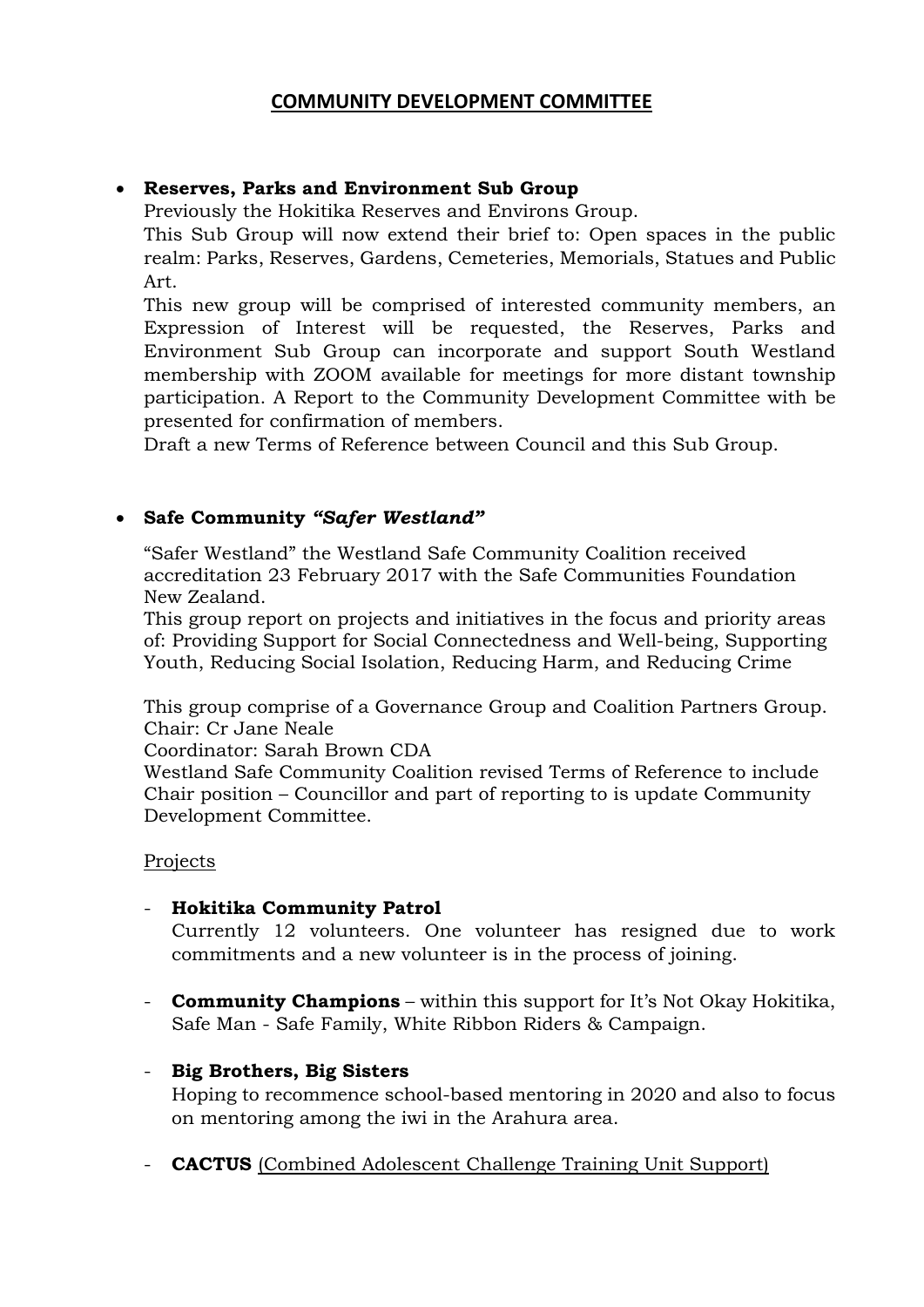CACTUS is delivered by WestREAP and is ready to begin again at Westland High School with four classes running: one class Year 7&8, two classes Year 9&10, and one senior class. This will run for two terms, and then another intake of CACTUS students who choose this as a subject will begin. Matapopore – our Hokitika Primary School class will also begin in the new term. We will endeavour to use High School students as mentors in the primary school, as this was a valuable part of CACTUS last year.

Funding for CACTUS, this is partially funded by Westland District Council who adopted a Youth Strategy and have granted \$20,000 per annum. WestREAP has expressed an interest to present to the Community Development Committee.

- **Hokitika Half Price Taxi Chit Scheme –** We currently have 28 seniors using the Half-Price Taxi Scheme. The scheme has been advertised in the Westland Community Notices to bring this scheme to the notice of seniors and kaumatua in the Hokitika area. The budget for this \$3000 per annum and comes from donations and locally sourced funds.
- **Drive West** In response to Police Statistics and Community surveys a proposal was put forward to assist Young Drivers through the graduated licencing system. The first Learner Licence course was run in 2019 with 14 enrolled participants' age ranging from 16 to 60 years. Building on the success of the first Drive West programme, Drive West is about to start a Learner programme in South Westland
- **Clued –Up Kids -** A working group has been formed to prepare for Clued Up Kids 2020, this is a collaborative and interactive safety programme where Year 5 and 6 students (8 -10 years old) in Westland schools will be invited to experience real life scenarios. A date has been set and put out to Schools for 2nd to 4th November 2020.

The programme is adaptable and reactive to safety issues and trends in Westland. It caters for all eligible students irrespective of their disability, behavioural and/or learning issues. It supports curriculum levels around Health and Safety and delivers key messages aligned with national safety programmes.

## - **West Coast Road Safety Campaigns**

**INITIATIVES supported by Safer Westland** – New Coasters, Westland District Library, Grey Power, FENZ, NZ Police, the Salvation Army, Civil Defence, National campaigns, Local initiatives, and Community events.

## **Tohu Whenua**

Tohu Whenua: Landmarks that tell our stories ('Tohu Whenua') promotes significant heritage by developing a network of places that have shaped our nation. It connects heritage places in a region that are central to that region's story, and which offer a high quality visitor experience. The Tohu Whenua Pou will be located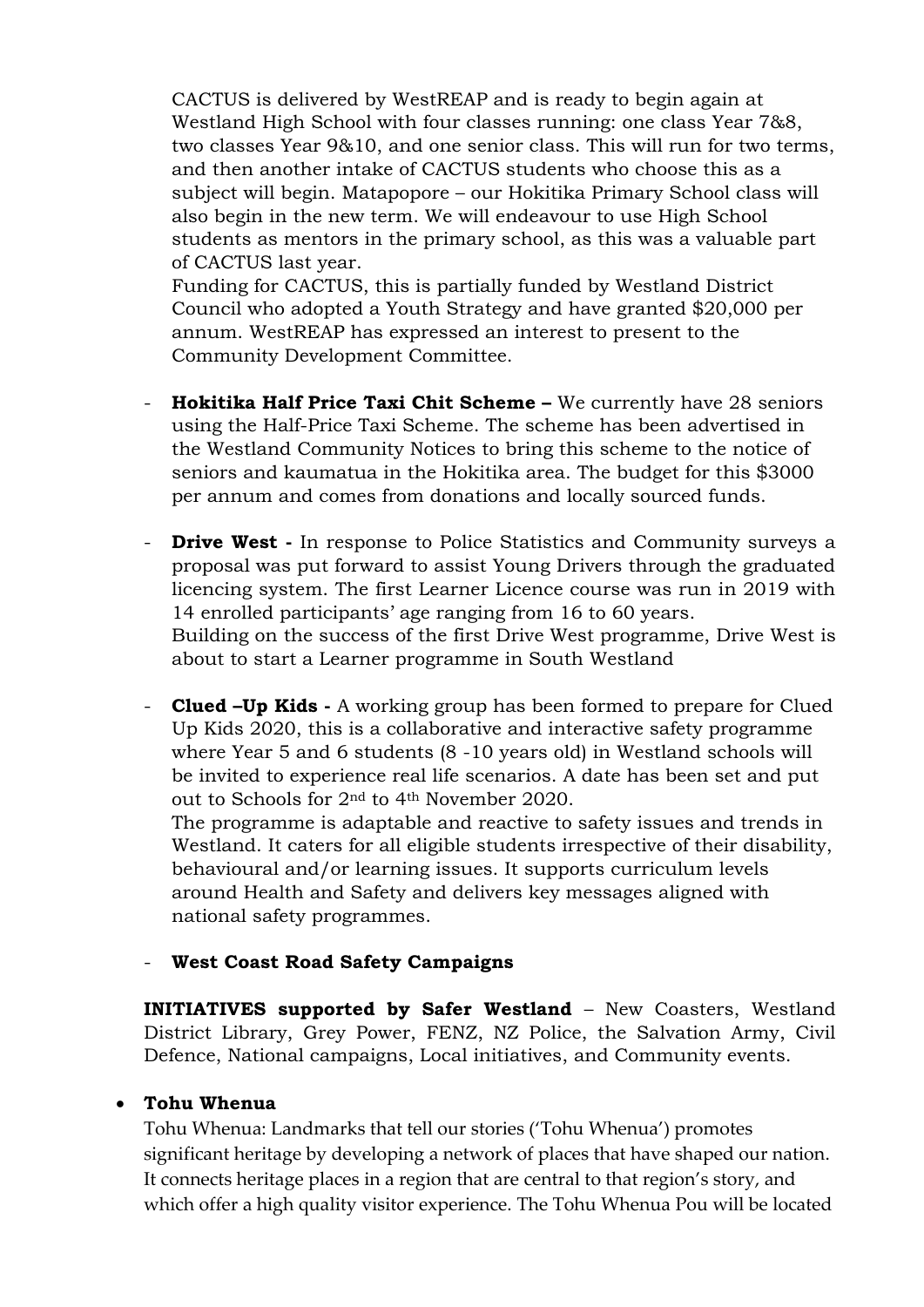at the Tancred Street Viewing Platform site to signify that Hokitika Port and Commercial Area is a Tohu Whenua site. This Tohu Whenua launch is to take place Friday 14 February at 10.30am. Considerable local interest and support has come from Heritage Hokitika and Westland Industrial heritage Park.

Hokitika Port and Commercial Area was selected because it meets Tohu Whenua's criteria, which are as follows:

- Significance special significance to New Zealand and strong storytelling potential
- Iwi and community demonstration of iwi and community benefits and stories that matter to people
- Visitor experience accessibility, family friendly, potential to grow
- Suitability willing owner, presentation

The summary report on the selection of Hokitika Port and Commercial Area said:

- Hokitika Town, and the majority of the individual buildings all scored very highly in the Assessment Matrix.
- The workshop attendees noted that Hokitika provided a comprehensive visitor experience, with existing interpretation.
- Hokitika is known as the "Goldfields Capital" and tells stories related to pounamu, timber and gold.
- The Port is the reason for the existence and growth of the town. It enabled immigration from Australia and allowed exports. The Customhouse and Quay house could provide a focus for a Hokitika Port experience.

# **Heritage Hokitika**

Mission - To restore, maintain and promote the use and enjoyment of items of cultural interest in Hokitika and districts: this includes any building, structure, or artefact. Record of item which depicts the cultural heritage of the area and its people.

Heritage Hokitika is an incorporated society dedicated to restoring and preserving the historical identity of Hokitika. Since its inception in 1988 the completed projects of Heritage Hokitika have drawn enthusiastic responses from locals and visitors' alike with raised awareness and pride in the community.

Past Projects: Gibson Quay Interpretation area, Relocated and restored Customhouse building, New and improved Heritage Walk brochures, supported creation of the Westland Industrial Heritage Park, ongoing placement of plaques in conjunction with NZ Historic Places Trust,

"Countess" restoration, Mural depicting 56 Ships at the Hokitika Port, with many more Heritage Hokitika projects having preserved the cultural heritage of Westland. This group have made a large contribution to the community, and continue to do so. Kw Madgwick suggested that Heritage Hokitika be asked to oversee the maintenance of the Rimu Heritage Project. Currently Heritage Hokitika is supporting the Tohu Whenua Launch.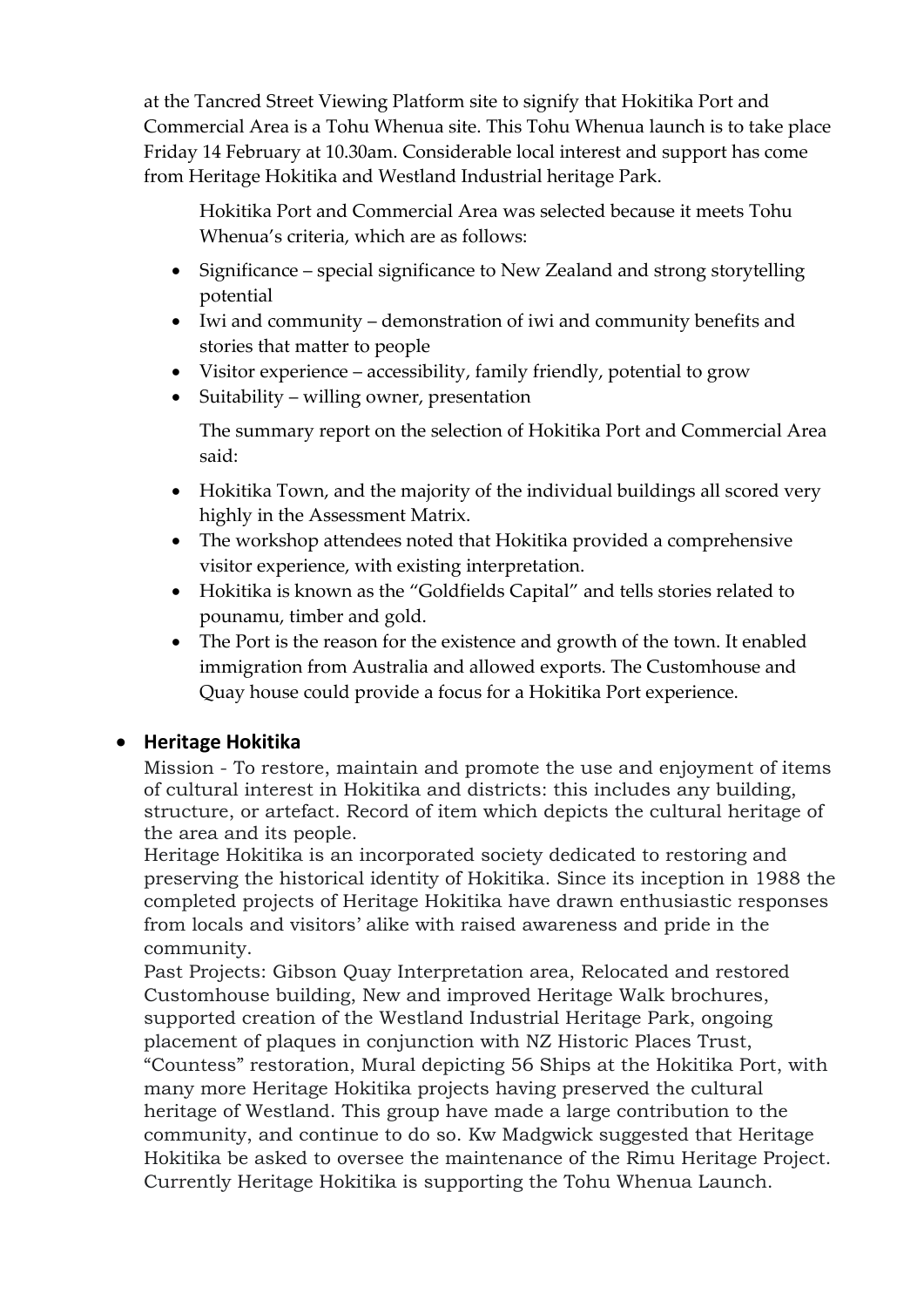Heritage Hokitika projects will be reported to the Culture and Heritage Committee.

## **Community Projects and Township Development Fund**

All townships have returned accountability returns and invoiced to pick up the current township development funding for 2019-2020.

All our townships have commented on hoe the December Rain Event has affected their communities.

- Kokatahi-Kowhitirangi is completing application for Incorporated Society.
- Kumara is working on Chinese Gardens
- Kumara Junction is working on roundabout beautification
- Ross has Chinese Gardens project, and Playground Review to digest and decide on.
- Waitaha are working on the Hall Roof project.
- Hari Hari has ongoing Playground and Park Development, they have bought a ride-on mower to make mowing more manageable.
- Whataroa completing Hall upgrade with the last of the kitchen installs.
- Whataroa also has a Playground Review and have a working group looking at this.
- Whataroa has A&P Show later this month.
- Okarito has had some repairs to Donavan's Store, comments they feel well supported by Civil Defence, are looking at more planting at the Campground.
- Franz Josef and Fox Glacier have been quiet on projects but have had many activities to boost morale after the December Rain Event and during recovery.
- Haast has several projects they are working on, Marks Road Beautification, Dennis Road Track, and the Pauareka Road Reserve. Currently there is Public Consultation for the Sale of a Portion of the Marks Road Reserve for a new Fire Station

Community Projects WCRDA – Arena project Hokitika Lions – Lazar Park Playground Westland Industrial Heritage Park – Big Engine Shed Vehicle Display and Education Building, and Mudfish Railway. Westland High School – Westland Sports Hub Hokitika Museum – Carnegie Building, strengthening and reopening

## **Creative Communities Scheme**

Each year Creative New Zealand provides funding for local arts to Westland district council for distribution in our area. To meet criteria projects must involve one of the following: participation, young people, or diversity while all projects must take place in and benefit local communities.

Creative New Zealand had a national review and from this smaller districts benefitted by increased funds in 2019-2020 financial year to enable bigger